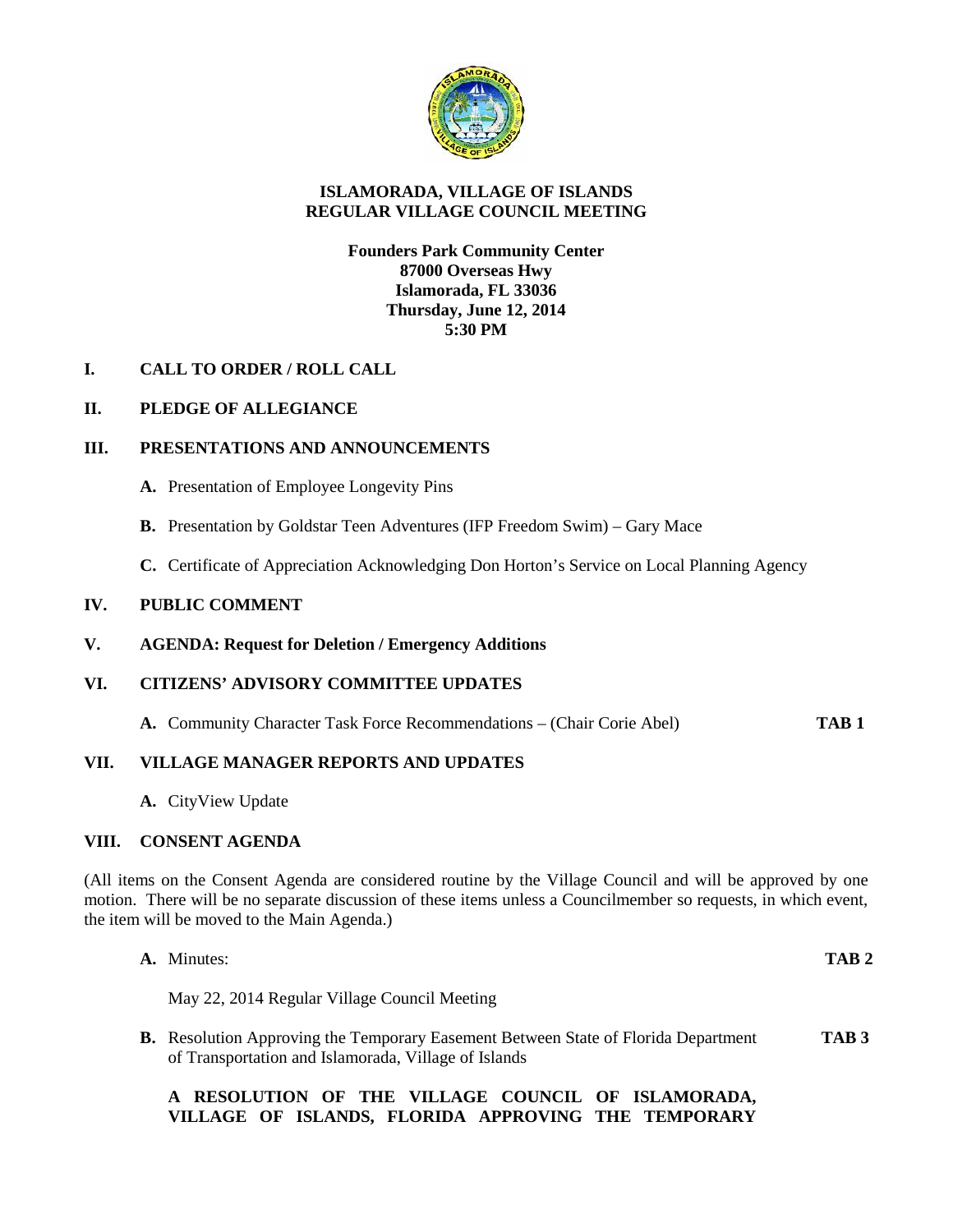**CONSTRUCTION EASEMENT BETWEEN ISLAMORADA, VILLAGE OF ISLANDS AND THE FLORIDA DEPARTMENT OF TRANSPORTATION AND; AUTHORIZING VILLAGE OFFICIALS TO IMPLEMENT THE TERMS ANDCONDITIONS OF THE TEMPORARY EASEMENT; AUTHORIZING THE VILLAGE MANAGER TO EXECUTE THE TEMPORARY EASEMENT; AND PROVIDING FOR AN EFFECTIVE DATE**

**C.** Resolution Approving Traffic Signal Maintenance Agreement with FDOT **TAB 4**

**A RESOLUTION OF THE VILLAGE COUNCIL OF ISLAMORADA, VILLAGE OF ISLANDS, FLORIDA APPROVING THE TRAFFIC SIGNAL MAINTENANCE AND COMPENSATION AGREEMENT BETWEEN ISLAMORADA, VILLAGE OF ISLANDS, AND THE FLORIDA DEPARTMENT OF TRANSPORTATION; AUTHORIZING VILLAGE OFFICIALS TO IMPLEMENT THE TERMS AND CONDITIONS OF THE AGREEMENT; AUTHORIZING THE VILLAGE MANAGER TO EXPEND BUDGETED FUNDS; AUTHORIZING THE VILLAGE MANAGER TO EXECUTE THE AGREEMENT; AND PROVIDING FOR AN EFFECTIVE DATE**

### **IX. WASTEWATER MATTERS**

**A.** Wastewater Project Update

**B.** A Resolution Approving Change Order No. 6 to the Design Build and Operate **TAB 5** (DBO) Agreement Between Islamorada, Village of Islands and Reynolds Water Islamorada, LLC, Providing for Revisions to the Design Build Work

**A RESOLUTION OF THE VILLAGE COUNCIL OF ISLAMORADA, VILLAGE OF ISLANDS, FLORIDA APPROVING CHANGE ORDER NO. 6 TO THE DESIGN BUILD AND OPERATE (DBO) AGREEMENT BETWEEN ISLAMORADA VILLAGE OF ISLANDS AND REYNOLDS WATER ISLAMORADA, LLC, PROVIDING FOR REVISIONS TO THE DESIGN/BUILD WORK; AUTHORIZING VILLAGE OFFICIALS TO IMPLEMENT THE TERMS AND CONDITIONS OF CHANGE ORDER NO. 6; AUTHORIZING THE VILLAGE MANAGER TO EXPEND BUDGETED FUNDS; AUTHORIZING THE VILLAGE MANAGER TO EXECUTE CHANGE ORDER NO. 6; AND PROVIDING FOR AN EFFECTIVE DATE.**

#### **X. ORDINANCES**

**A.** Second Reading – Ordinance Amending Chapter 30 "Land Development Regulations," **TAB 6** Article IV "Administrative Procedures," Division 11 "Building Permit Allocation System," Section 30-474 "Building Permit Allocation" of the Village Code

**AN ORDINANCE OF ISLAMORADA, VILLAGE OF ISLANDS, FLORIDA, AMENDING CHAPTER 30 "LAND DEVELOPMENT REGULATIONS," ARTICLE IV "ADMINISTRATIVE PROCEDURES," DIVISION 11 "BUILDING PERMIT ALLOCATION SYSTEM," SECTION 30-474 "BUILDING PERMIT ALLOCATION" OF THE VILLAGE CODE AMENDING PROVISIONS RELATED TO THE ALLOCATION OF NONRESIDENTIAL FLOOR AREA; PROVIDING FOR THE REPEAL OF ALL CODE PROVISIONS AND ORDINANCES INCONSISTENT WITH THE PROVISIONS OF THIS ORDINANCE; PROVIDING FOR SEVERABILITY;**